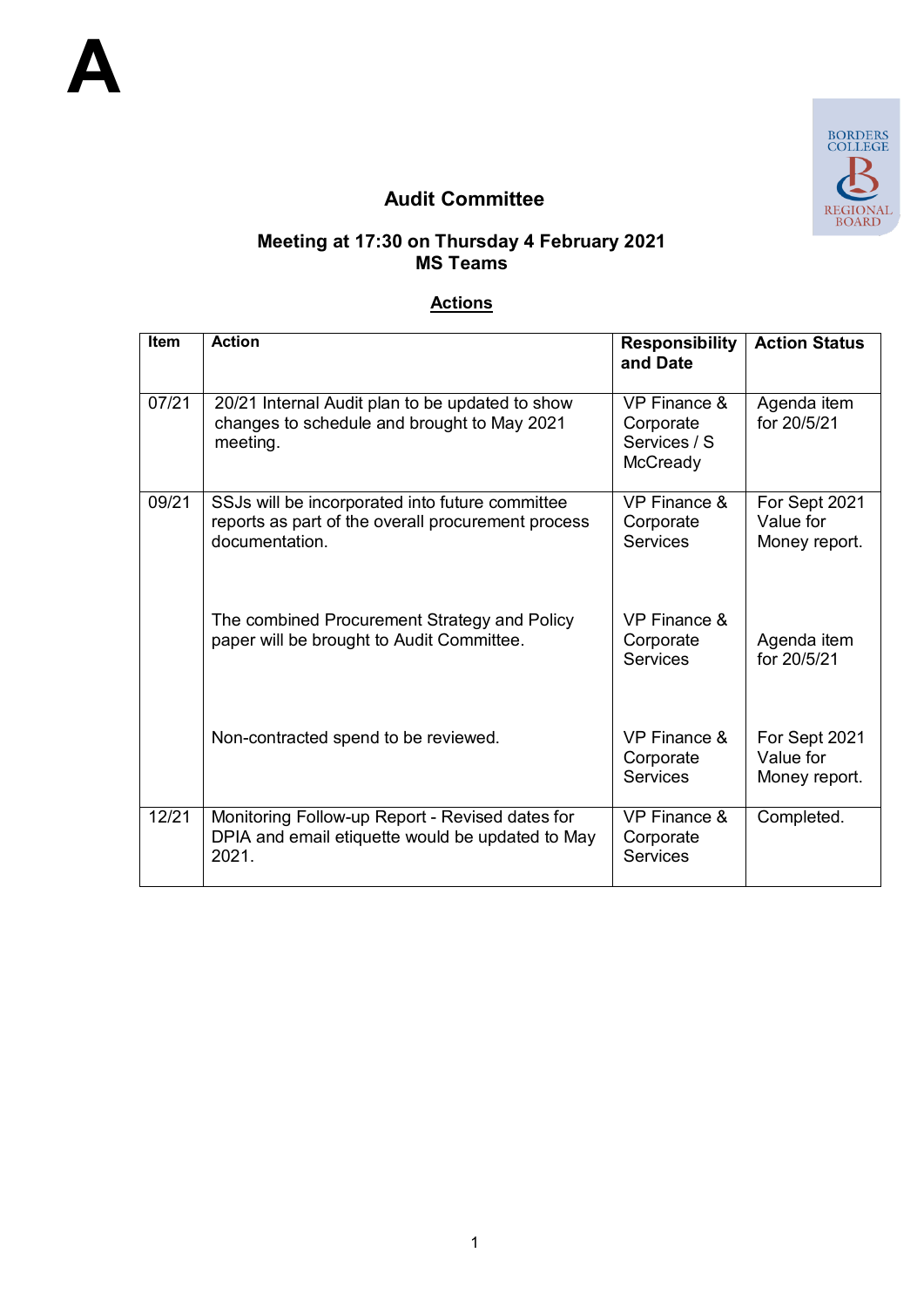## **Audit Committee**



#### **Meeting at 17:30 on Thursday 4 February 2021 MS Teams**

### **MINUTES**

| <b>ITEM</b>             | <b>MINUTES</b>                                                                                                                                                                                    |
|-------------------------|---------------------------------------------------------------------------------------------------------------------------------------------------------------------------------------------------|
| Present                 | Paul Scrimger (Chair)<br><b>Carol Gillie</b><br>David Johnson<br>Ann Letham<br>Jen MacKenzie<br><b>Bryan McGrath</b>                                                                              |
| <b>In</b><br>Attendance | Angela Cox (Principal)<br>Hazel Robertson (Vice Principal – Finance & Corporate Services)<br>Ingrid Earp (Regional Board Secretary)<br>Scott McCready (Wylie & Bisset)<br>Lorraine Sulo (Minutes) |
|                         | Members met with the auditor separately prior to the start of the meeting.                                                                                                                        |
| 01/21                   | <b>Chair's Welcome</b><br>The Chair welcomed new Board Member, Carol Gillie, to her first Audit<br>Committee meeting.                                                                             |
| 02/21                   | <b>Declaration of Conflict of Interest</b><br>No declarations were received.                                                                                                                      |
| 03/21                   | <b>Register of Members' Interests</b><br>No items raised.                                                                                                                                         |
| 04/21                   | <b>Apologies for Absence</b><br>All members were present.                                                                                                                                         |
| 05/21                   | Minutes of Meeting held on Thursday 26 November 2020 - Paper A<br>The minutes from the previous meeting held on 26 November 2020 were<br>approved.                                                |
| 06/21                   | <b>Matters Arising</b><br>No matters were arising.                                                                                                                                                |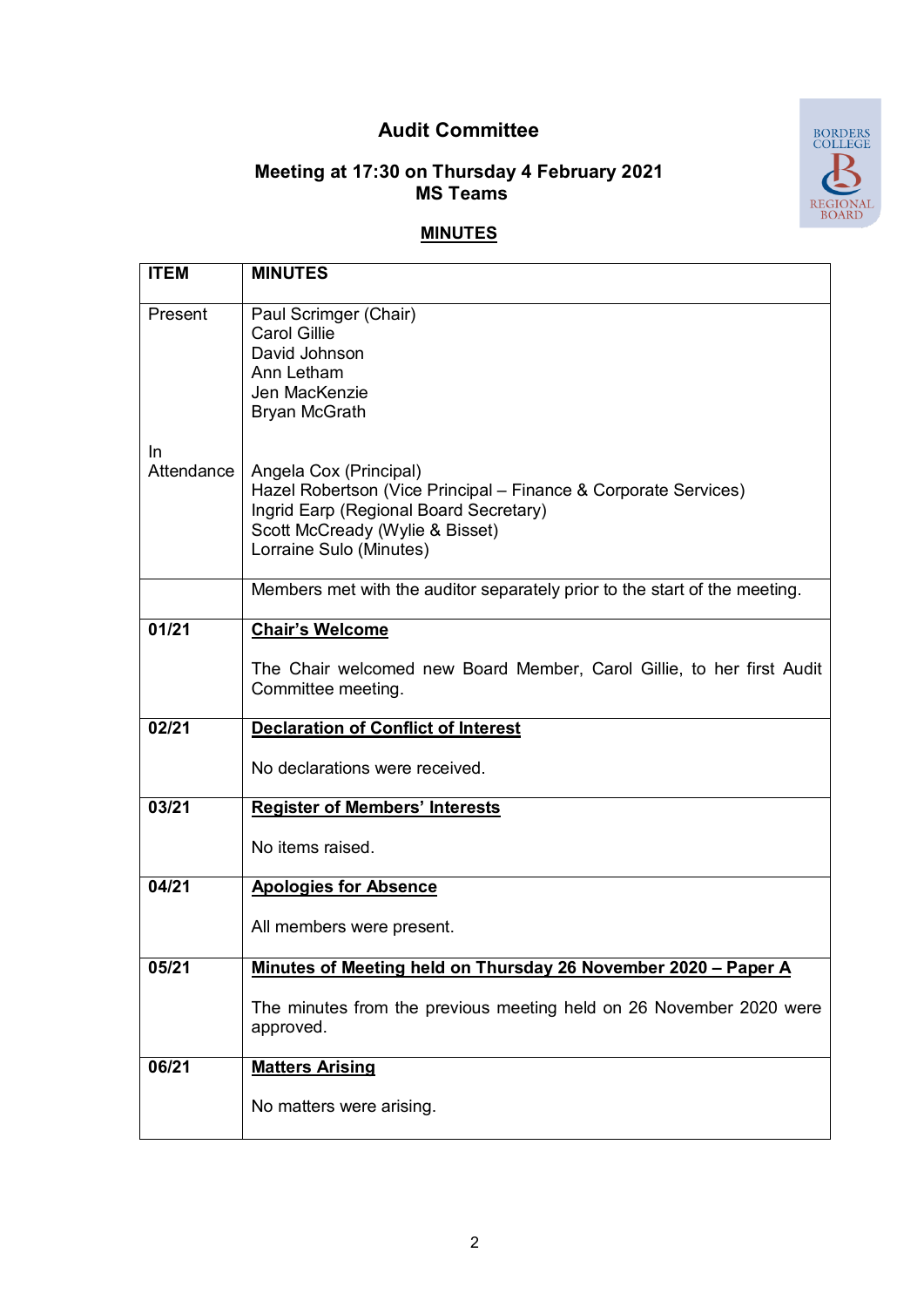| 07/21 | <b>Internal Audit Plan Update (verbal)</b>                                                                                                                                                                                                                                                                                                                                                                                                                                                                                                                                                                                                                  |  |
|-------|-------------------------------------------------------------------------------------------------------------------------------------------------------------------------------------------------------------------------------------------------------------------------------------------------------------------------------------------------------------------------------------------------------------------------------------------------------------------------------------------------------------------------------------------------------------------------------------------------------------------------------------------------------------|--|
|       | The VP for Finance & Corporate Services sought views on changing the<br>scheduled value for money study, in relation to the Curriculum, with a study<br>on commercial income through the Department for Enterprise and Business<br>Innovation (previously BDU). The current impact of COVID-19 on the<br>curriculum and the capacity of staff meant the timing of the audit was not<br>suitable. Management would look to re-profile the audit at a later time.<br>The Committee approved the proposed change. The audit plan would be<br>updated accordingly and brought to the next meeting in May 2021.<br><b>ACTION: VP</b><br><b>F&amp;CS &amp; SM</b> |  |
|       |                                                                                                                                                                                                                                                                                                                                                                                                                                                                                                                                                                                                                                                             |  |
|       | Following the recent risk register discussions and workshops, comments<br>would also be sought, on behalf of the Regional Board, from Internal Audit<br>on the revised Risk Policy. It was agreed that this could be included within<br>the Risk Management audit which was scheduled within the 21/22 plan.                                                                                                                                                                                                                                                                                                                                                |  |
|       | The VP Finance & Corporate Services advised that there had been a delay<br>with the updating of the Financial Procedures Manual due to staff capacity,<br>however, this should be completed later this year. She also advised that<br>having an internal audit input on financial controls could be beneficial. S<br>McCready confirmed that, if required, this would be possible.                                                                                                                                                                                                                                                                          |  |
| 08/21 | <b>Internal Audit Assignment - MIS - Paper B</b>                                                                                                                                                                                                                                                                                                                                                                                                                                                                                                                                                                                                            |  |
|       | An overview of the report was provided by S McCready. The audit which<br>was carried out in December 2020, reported a strong level of assurance on<br>the effectiveness of procedures for student applications and enrolments.<br>No recommendations were made with eight areas of good practice<br>highlighted.                                                                                                                                                                                                                                                                                                                                            |  |
|       | It was noted that the previous audit had resulted in some<br>recommendations, therefore, members were extremely pleased with the<br>results, given that this was a high risk area for the College.                                                                                                                                                                                                                                                                                                                                                                                                                                                          |  |
|       | Following a question regarding the impact of remote audits, S McCready<br>advised that audits did take slightly longer to complete, but overall there<br>was no significant difference.                                                                                                                                                                                                                                                                                                                                                                                                                                                                     |  |
|       | The Committee approved the internal audit report.                                                                                                                                                                                                                                                                                                                                                                                                                                                                                                                                                                                                           |  |
| 09/21 | Internal Audit Assignment - Purchasing & Procurement - Paper C                                                                                                                                                                                                                                                                                                                                                                                                                                                                                                                                                                                              |  |
|       | An overview of the report was provided by S McCready. The audit which<br>was carried out in December 2020, reported a strong level of assurance on<br>the effectiveness of the College's purchasing procedures with two low level<br>recommendations made:                                                                                                                                                                                                                                                                                                                                                                                                  |  |
|       | That the College ensures the correct process is followed when<br>$\bullet$<br>processing purchase orders for its green orders;<br>That the College update the Financial Regulation's to include the<br>٠<br>Single Source Justification process.                                                                                                                                                                                                                                                                                                                                                                                                            |  |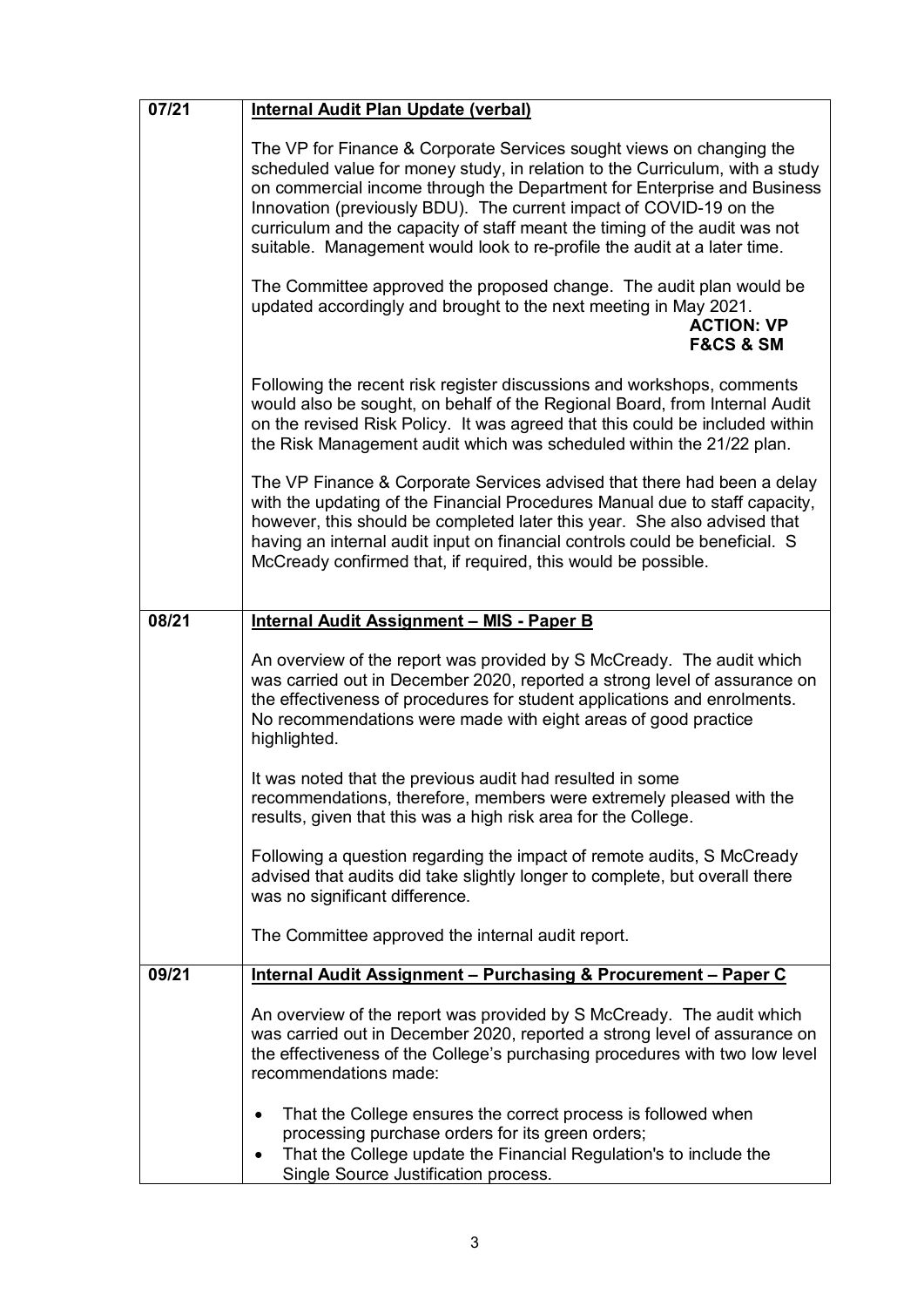|       | Following a discussion on the management responses, it was agreed that<br>the reporting of Single/Sole Source Justifications (SSJs) would be reported<br>to the Audit Committee as part of the overall procurement process<br>documentation.                                                                                                                                                                                                                                                                                                                                                     |
|-------|--------------------------------------------------------------------------------------------------------------------------------------------------------------------------------------------------------------------------------------------------------------------------------------------------------------------------------------------------------------------------------------------------------------------------------------------------------------------------------------------------------------------------------------------------------------------------------------------------|
|       | <b>ACTION: VP</b><br><b>F&amp;CS</b>                                                                                                                                                                                                                                                                                                                                                                                                                                                                                                                                                             |
|       | It was noted that the Procurement Strategy and Policy which was<br>scheduled to be updated in January 2021 would be completed in the<br>context of the Strategic Ambition. A review of all College strategies had<br>been held in order to reduce the overall amount. The Procurement<br>Strategy and Policy documents would be combined into one and following<br>input from APUC and internal approvals, would be brought to the Audit<br>Committee.                                                                                                                                           |
|       | <b>ACTION: VP</b><br><b>F&amp;CS</b>                                                                                                                                                                                                                                                                                                                                                                                                                                                                                                                                                             |
|       | The non-contracted spend, as reported in Paper E, was discussed at this<br>point. It was noted that bespoke items can be a requirement across the<br>curriculum with a quick supply time required. Purchasing and procurement<br>performance continues to be scrutinised at monthly meetings along with<br>APUC representation. A review on non-contracted spend would be<br>completed.                                                                                                                                                                                                          |
|       | <b>ACTION: VP</b><br><b>F&amp;CS</b>                                                                                                                                                                                                                                                                                                                                                                                                                                                                                                                                                             |
|       | The Committee approved the internal audit report.                                                                                                                                                                                                                                                                                                                                                                                                                                                                                                                                                |
| 10/21 | <b>Strategic Risk Register - Paper D</b>                                                                                                                                                                                                                                                                                                                                                                                                                                                                                                                                                         |
|       | The VP Finance & Corporate Services provided an overview of the paper.<br>Following an agreement that the Strategic Risk Register and process<br>required renewal and in order to support implementation of the Board<br>Development Plan, two risk workshops had been held in January 2021 with<br>positive input received.                                                                                                                                                                                                                                                                     |
|       | The Regional Board would be provided with the revised Risk Policy for<br>approval. The current risk register was an interim register until the Board<br>could consider the findings of the workshops.                                                                                                                                                                                                                                                                                                                                                                                            |
|       | The risk scores on the following had been changed:                                                                                                                                                                                                                                                                                                                                                                                                                                                                                                                                               |
|       | 5c - National Bargaining.<br>5I - COVID-19 impact on student achievement.                                                                                                                                                                                                                                                                                                                                                                                                                                                                                                                        |
|       | The extended lockdown impact on student outcomes was a concern. The<br>Senior Leadership Team was working through scenarios for bringing<br>students and staff back on campus. All students, including practical<br>courses, continued to receive on-line learning. An assessment of the<br>potential number of deferrals into 2021/22 was currently underway along<br>with options on how these students could be accommodated within the<br>College. Additional costs may be incurred and if these costs cannot be<br>accommodated within existing budget, a Board decision would be required. |
|       | The College had recently appointed an Executive Director for Enterprise<br>and Business Innovation who would have a direct impact on partnership<br>engagement.                                                                                                                                                                                                                                                                                                                                                                                                                                  |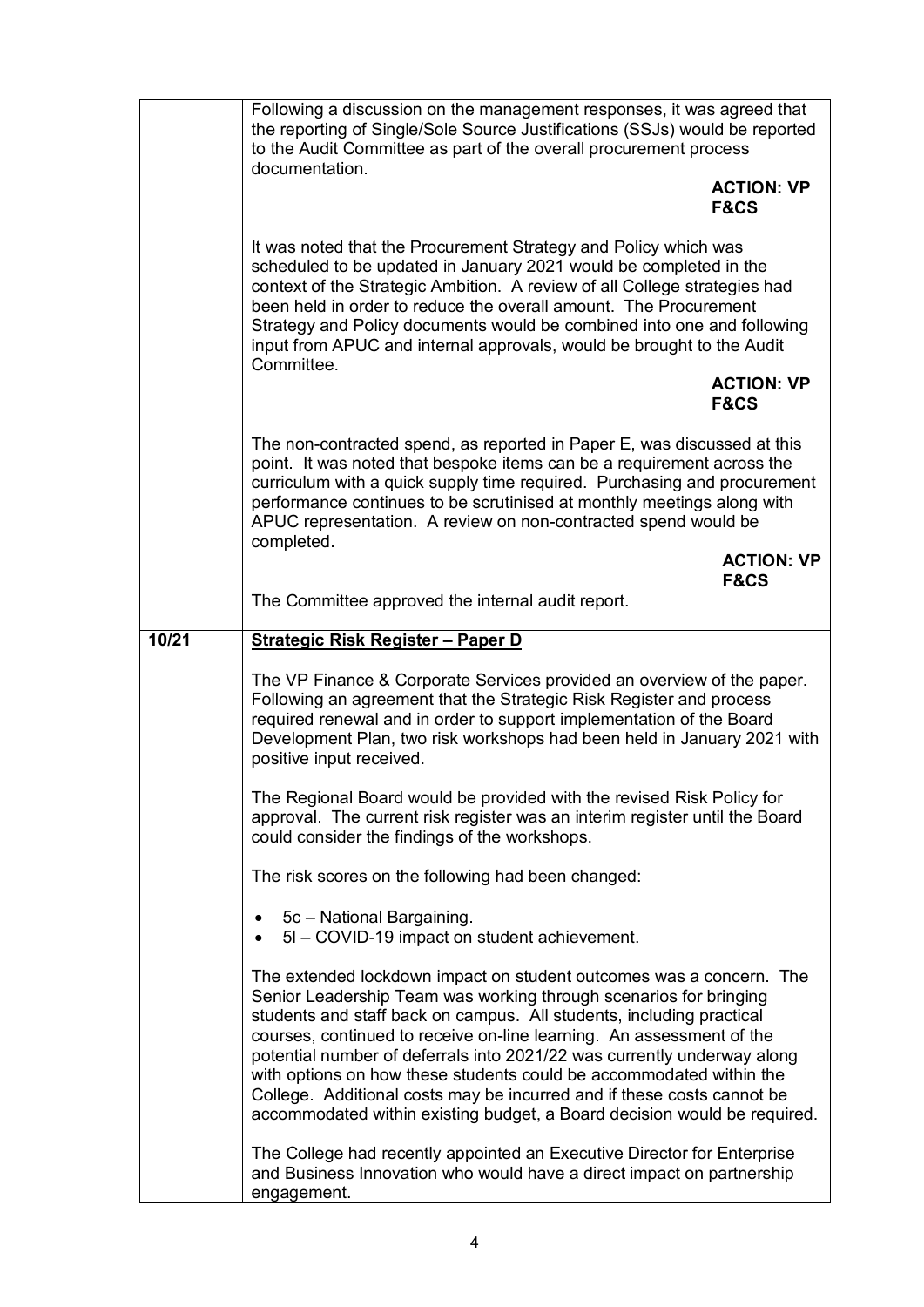|                                                                                                                                                                                                                                                                                                   | The Principal advised that the ministerial task force had met with college<br>sector representatives. Scenario planning at a sectoral level including the<br>financial impact had been presented.                                                       |  |
|---------------------------------------------------------------------------------------------------------------------------------------------------------------------------------------------------------------------------------------------------------------------------------------------------|---------------------------------------------------------------------------------------------------------------------------------------------------------------------------------------------------------------------------------------------------------|--|
|                                                                                                                                                                                                                                                                                                   | The Committee approved the current risk register with no additional risks<br>for inclusion.                                                                                                                                                             |  |
| 11/21                                                                                                                                                                                                                                                                                             | <b>Procurement Practices and Value for Money - Paper E</b>                                                                                                                                                                                              |  |
|                                                                                                                                                                                                                                                                                                   | The VP Finance & Corporate Services provided an overview of the report.<br>As discussed under item 09/21, SSJs would be included in future reports.                                                                                                     |  |
|                                                                                                                                                                                                                                                                                                   | The report provided comparisons to the same time last year with a drop in<br>performance which was being investigated. The VP Finance & Corporate<br>Services would be discussing this further with C Gillie as part of her<br>induction.               |  |
|                                                                                                                                                                                                                                                                                                   | The new procurement journey for PECOS had been replicated for the<br>manual green order process. APUC's Operational Procurement Review<br>was completed by the College in July 2020 when the score achieved had<br>met the optimal target level of 67%. |  |
|                                                                                                                                                                                                                                                                                                   | The Committee noted the contents of the report.                                                                                                                                                                                                         |  |
| 12/21                                                                                                                                                                                                                                                                                             | Monitoring Internal & External Audit Follow up Report - Paper F                                                                                                                                                                                         |  |
|                                                                                                                                                                                                                                                                                                   | The VP Finance & Corporate Services provided an overview of the report.                                                                                                                                                                                 |  |
| The actions arising from the external audit had been added to the report<br>and would be a priority. Work on the fixed asset register had been deferred<br>until staff were able to be on site, however, given the current COVID-19<br>access restrictions this work may take longer to complete. |                                                                                                                                                                                                                                                         |  |
|                                                                                                                                                                                                                                                                                                   | Recent staff turnover in the Finance Department had impacted on capacity<br>to take forward high level recommendations.                                                                                                                                 |  |
|                                                                                                                                                                                                                                                                                                   | Revised dates for DPIA and email etiquette would be updated to May 2021.<br><b>ACTION: VP</b><br><b>F&amp;CS</b>                                                                                                                                        |  |
|                                                                                                                                                                                                                                                                                                   | The Committee noted the contents of the report.                                                                                                                                                                                                         |  |
| 13/21                                                                                                                                                                                                                                                                                             | <b>Equality, Diversity &amp; Inclusion (Standing item)</b>                                                                                                                                                                                              |  |
|                                                                                                                                                                                                                                                                                                   | No items were raised.                                                                                                                                                                                                                                   |  |
| 14/21                                                                                                                                                                                                                                                                                             | <b>Committee Papers for Publication (Standing item)</b>                                                                                                                                                                                                 |  |
|                                                                                                                                                                                                                                                                                                   | All papers were for publication.                                                                                                                                                                                                                        |  |
| 15/21                                                                                                                                                                                                                                                                                             | <b>Any Other Business</b>                                                                                                                                                                                                                               |  |
|                                                                                                                                                                                                                                                                                                   | No items were raised.                                                                                                                                                                                                                                   |  |
| 16/21                                                                                                                                                                                                                                                                                             | <b>Date of Next Meeting</b>                                                                                                                                                                                                                             |  |